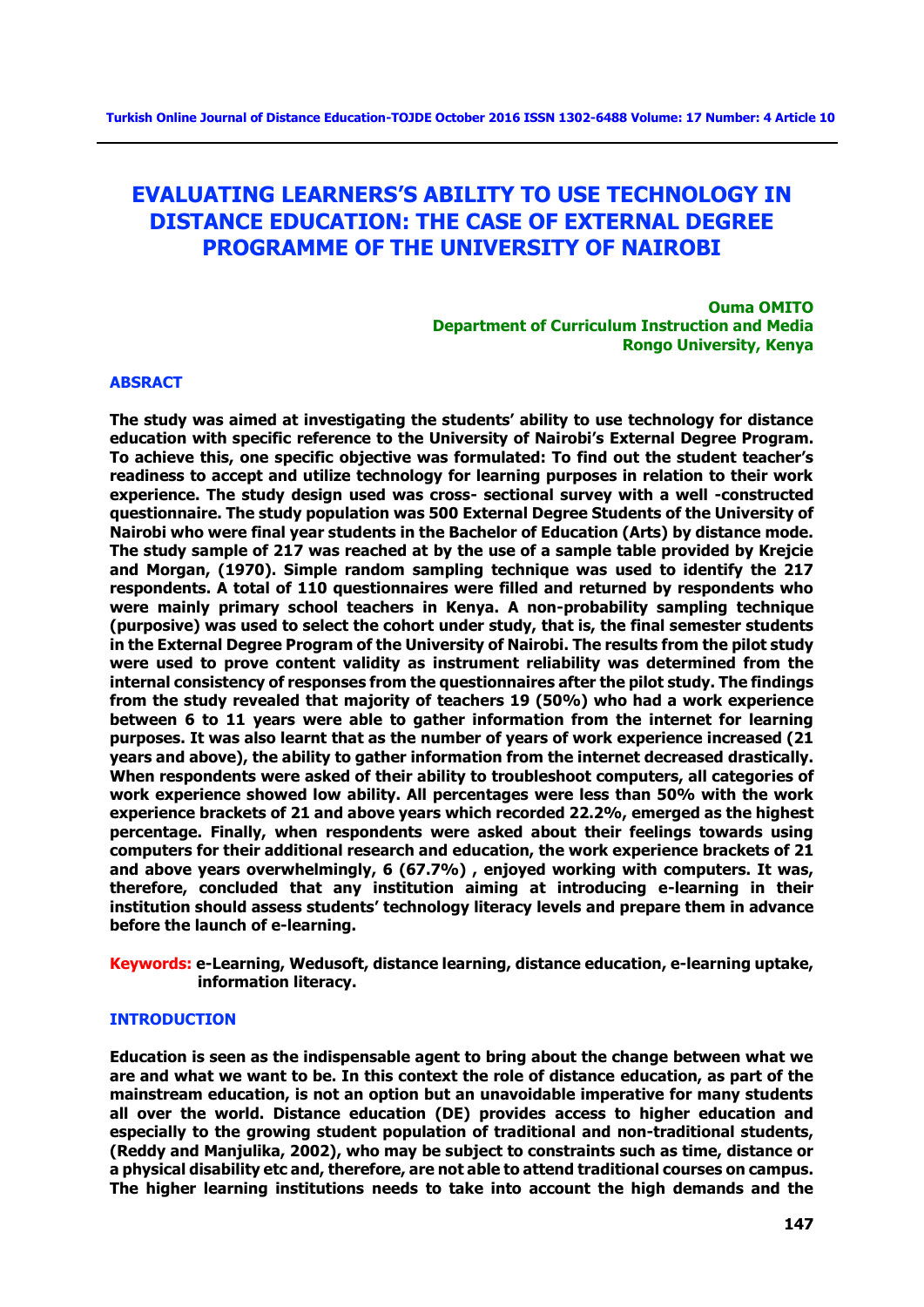**central role that education play in our society, that is, internationally, regionally and nationally.**

**Distance education is a technology driven education. It is the separation of the teacher and the learner in time and space. However, in synchronous distance learning, the element of time does not arise. Technology bridges the gap of time since learning takes place in real time (Keegan, 1996). In both synchronous and asynchronous learning environment, technology is central in distance education. One area that should therefore not be ignored in distance education is the student's ability to engage with technology for learning purposes. Distance education allows for the modelling of the effective use of technology in learning, an important skill for faculty involved in education (International Society for Technology in Education, 2002; National Council for Accreditation of Teacher Education, 2006).This is supported by the convergence of powerful computers with telecommunication technologies over the past three decades that has precipitated the fundamental shift in human history (Reddy and Manjulika, 2002).**

**Universities have begun to promote distance learning processes and make use of Information and Communication Technologies (ICTs) so as to offer their learners away to develop new competencies as well as to take advantage of flexibility of time and space. The use of distance learning tools is expanding in the field of education and this has led to more and more institutions offering distance learning curriculums through various distance learning practices and models such as e-learning platforms, school based programs and open educational resources (Armando, 2014). It is believed that there is an unstoppable paradigm shift in the design, development and delivery of education in higher institutions of learning. In addition, distance education has drastically increased the opportunities for the underserved populations. This is witnessed by the fairly recent proliferation and success of on-line universities, and its happenings in spite of criticism of e-learning and online degree programs among the popular press (Milligan and Buckenmeyer, 2008). In addition, e-learning is a major trend, that is, the most rapidly growing segment of distance education.**

**University of Nairobi is no exception. It is the oldest university in Kenya and among the very many universities in the world that offers distance education. There is an evidence that this university is involved in the recruitment and training of school teachers by distance learning mode as shown in the table below.**

| <b>Academic Year</b> | Month                            | <b>Student Enrolment</b> |  |
|----------------------|----------------------------------|--------------------------|--|
| 2001                 | <b>April Intake</b>              | 600                      |  |
|                      | <b>December Intake</b>           | 737                      |  |
| 2002                 | <b>April Intake</b>              | 994                      |  |
| 2003                 | <b>December Intake</b>           | 1025                     |  |
| 2004                 | <b>April Intake</b>              | 1550                     |  |
|                      | <b>December Intake</b>           | 1420                     |  |
| 2005                 | <b>August Intake</b>             | 682                      |  |
| 2006                 | <b>April Intake</b>              | 353                      |  |
|                      | Source: Wanjala and Otigo (2010) |                          |  |

| Table: 1                                                        |
|-----------------------------------------------------------------|
| Enrolment of Students in the B.Ed. (Arts) by Distance Learning, |
| <b>UON 2001-2006</b>                                            |

**To further show the university's commitment to e-learning, the University of Nairobi owned an e-learning platform (Wedusoft) and engaged in training students and lecturers on its use as shown in the table below.**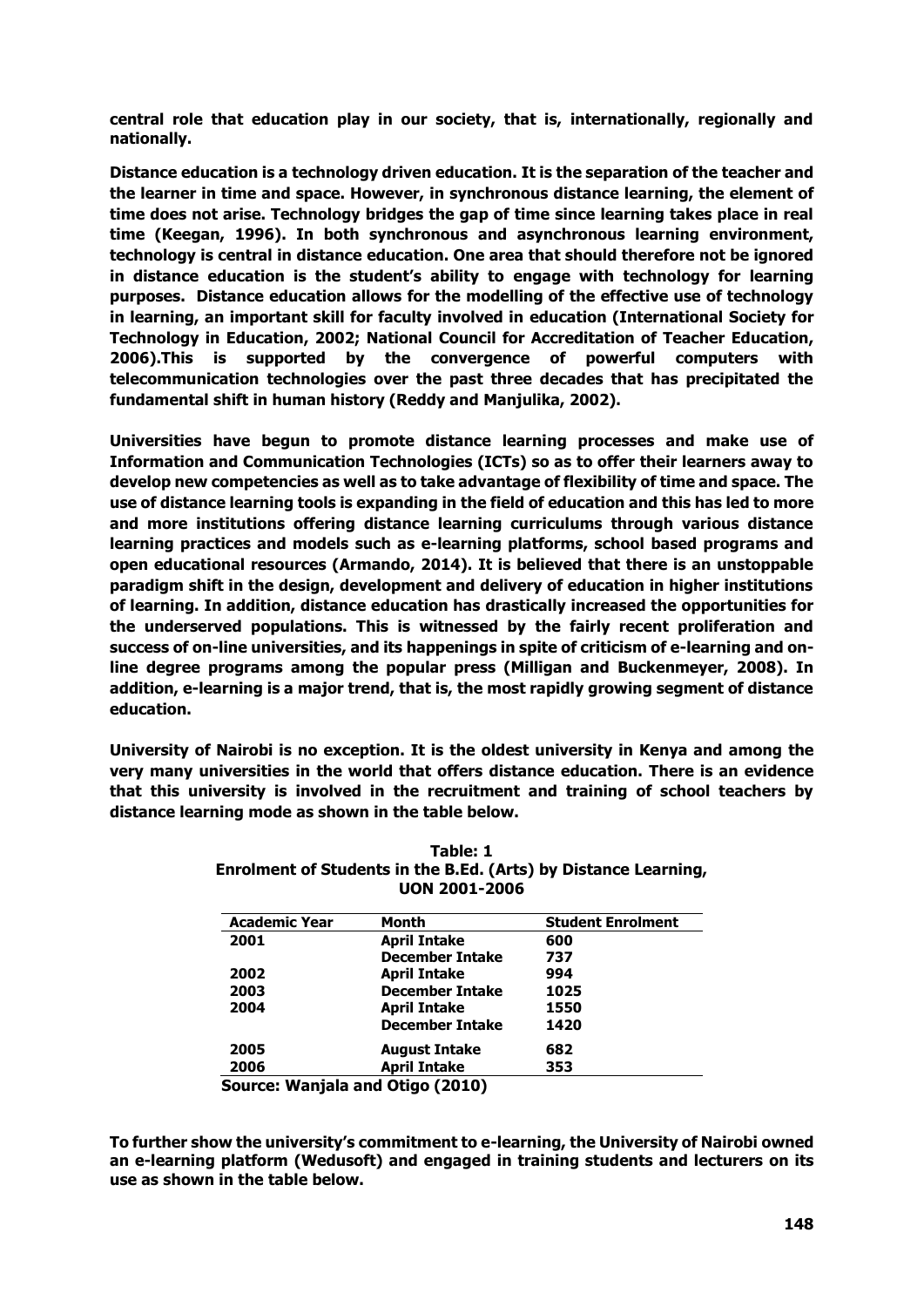| Table: 2                                          |  |  |  |  |
|---------------------------------------------------|--|--|--|--|
| <b>Training of University of Nairobi students</b> |  |  |  |  |

| Year | <b>Course</b>  | <b>Number of Students</b> |
|------|----------------|---------------------------|
| 2005 | <b>Diploma</b> | 17                        |
| 2006 | <b>Diploma</b> | 60                        |
| 2006 | <b>Master</b>  | 20                        |
| 2007 | <b>Master</b>  | 40                        |

 **Source: ICT Centre, University of Nairobi (2009).**

**Bachelor of Education (Arts) by distance studies which forms the scope of this research was tailored to cater for the many Kenyan students with minimum university entry requirements but who could not get the limited and competitive chances in the Kenyan public universities. Teaching and learning in this program was done in two phases; face to face done on-campus which catered for only 33.3 % (15 hours) and self-study done offcampus that catered for 67.7 % (30 hours) of the required course contact hours. Print media designed inform of course modules was the main source of content. Online delivery requires training and sensitization of both staff and students to engage in mutual exchange but the scenario at the University of Nairobi was that many students of the External Degree Programme had not been trained to use the e-learning platform and the very few who used computers either did so to type their term papers or accessing general learning materials in the internet.**

## **STATEMENT OF THE PROBLEM**

**The presence of distance learning students and the online training of students as shown in both table 1 and 2 under background to the study validated the University of Nairobi's commitment to offering e-learning to students and more particularly to school teachers who were in this case distance learners. Driven by the above concern, this study attempted to answer the following research question in order to maximize the utilization of the benefits of University of Nairobi's e-learning platform: Are the Bachelor of Education (Arts) students of the University of Nairobi who are taking their studies by distance learning mode adequately prepared to adopt, sustain and use technology for their learning purposes?**

**The main objective of this study was to find out the student teacher's readiness to accept and utilize technology for learning purposes in relation to their work experience.**

# **LITERATURE REVIEW**

**Information literacy in this research refers to the ability to seek information using a variety of effective computer search strategies (Anastasi and Cochrane, 2006). In a research conducted at University College Dublin comparing final year biochemistry students' and first year biology students, it was found that 27% of the first year biology students and 56.5% of final year biochemistry students were under-educated in the information seeking technology and processes (Callinan, 2005). In another similar study in the United Kingdom, it was found that higher education students made insufficient use of electronic learning systems in overall (Rowley, Banwell, Gannon-Leary, Urquhart and Armstrong, 2002). The same study also observed that non-traditional students in higher education generally had lower levels of information literacy and required extensive tutorial assistance by e-learning staff in the initial stages of their study program. This might have also been a similar case with Bachelor of Education (Arts) students of the University of Nairobi.**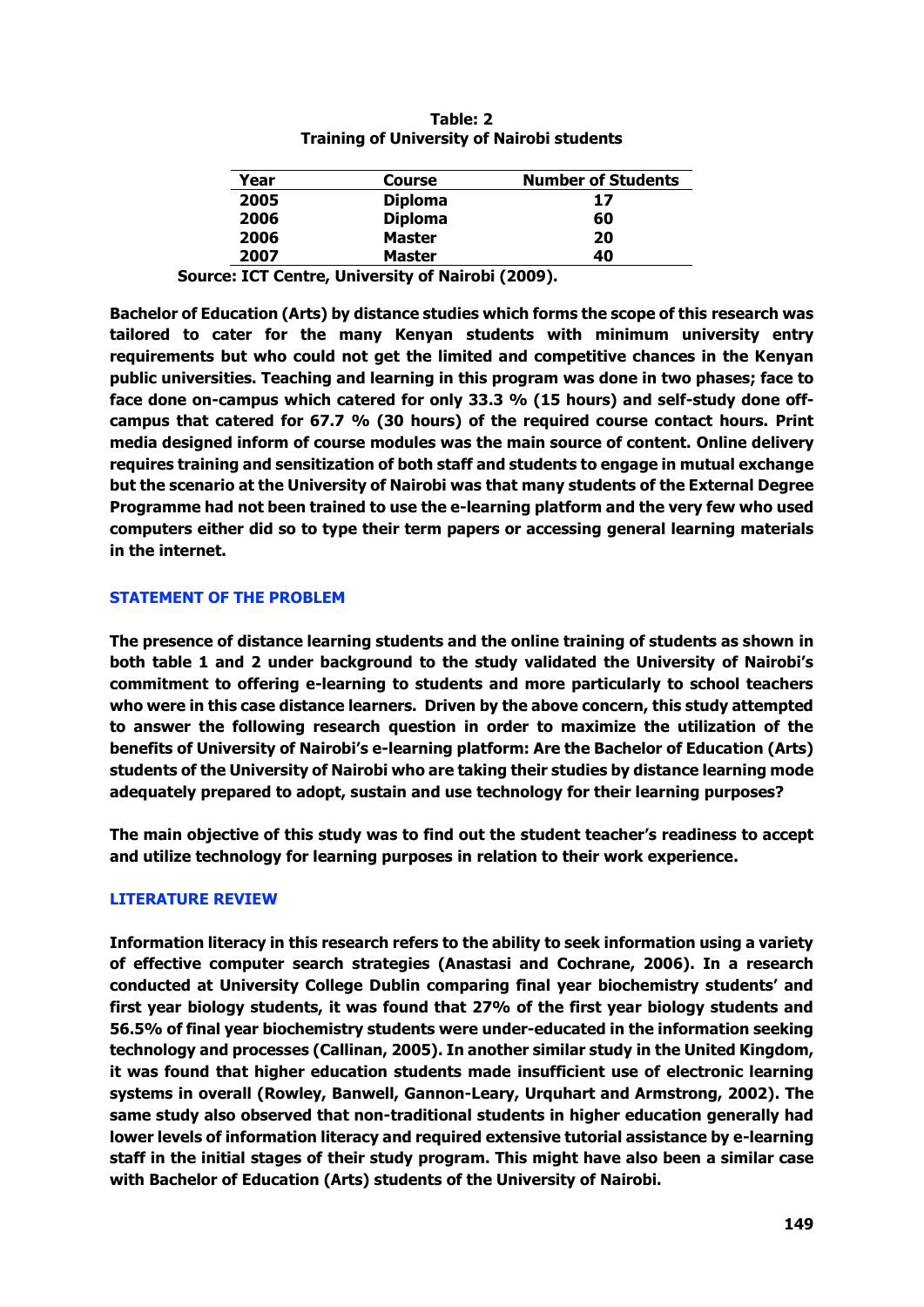**Literature also revealed that self-efficacy; personality and study approaches have significant impact on information searching behavior by students (Anastasi and Cochrane, 2006). Kurbanoglu (2003) conducted a study on information literacy levels among the students enrolled in an Information Management Course throughout their study program. It was found that the program of study did not provide students with enough opportunity to practice newly acquired information seeking skills in order to develop a sense of selfefficacy with both, the process and the e-learning facility itself.**

**Many African academicians and students still lacked capacity as far as e-learning skills were concerned. Since that was the case, e-learning platforms and many other products were not fully utilized by faculty members in many African institutions. As a result of that inadequacy, a significant fraction of academicians had a negative attitude towards elearning as a mode of delivery for higher education. They did not believe that quality education could be delivered through information technology (Juma, 2001).One reason for such a negative attitude was technophobia. Technophobia sees technology as the solution to all human problems (Britain and Liber, 1999).** 

> **"The technophobes are most likely those who did not grow using computer…their personal aversion and anxiety about computers may be due to many reasons. They may like what they are used to doing and do not wish to change. They may feel experienced…. They may not want their awkward efforts to learn the new technology….subjected to public scrutiny. They may feel that it is too late in their lives to learn something completely new and different….they may be afraid of breaking a complicated and expensive piece of equipment (Soong, 2002)."**



# **Independent variable**

**Source: Research data**

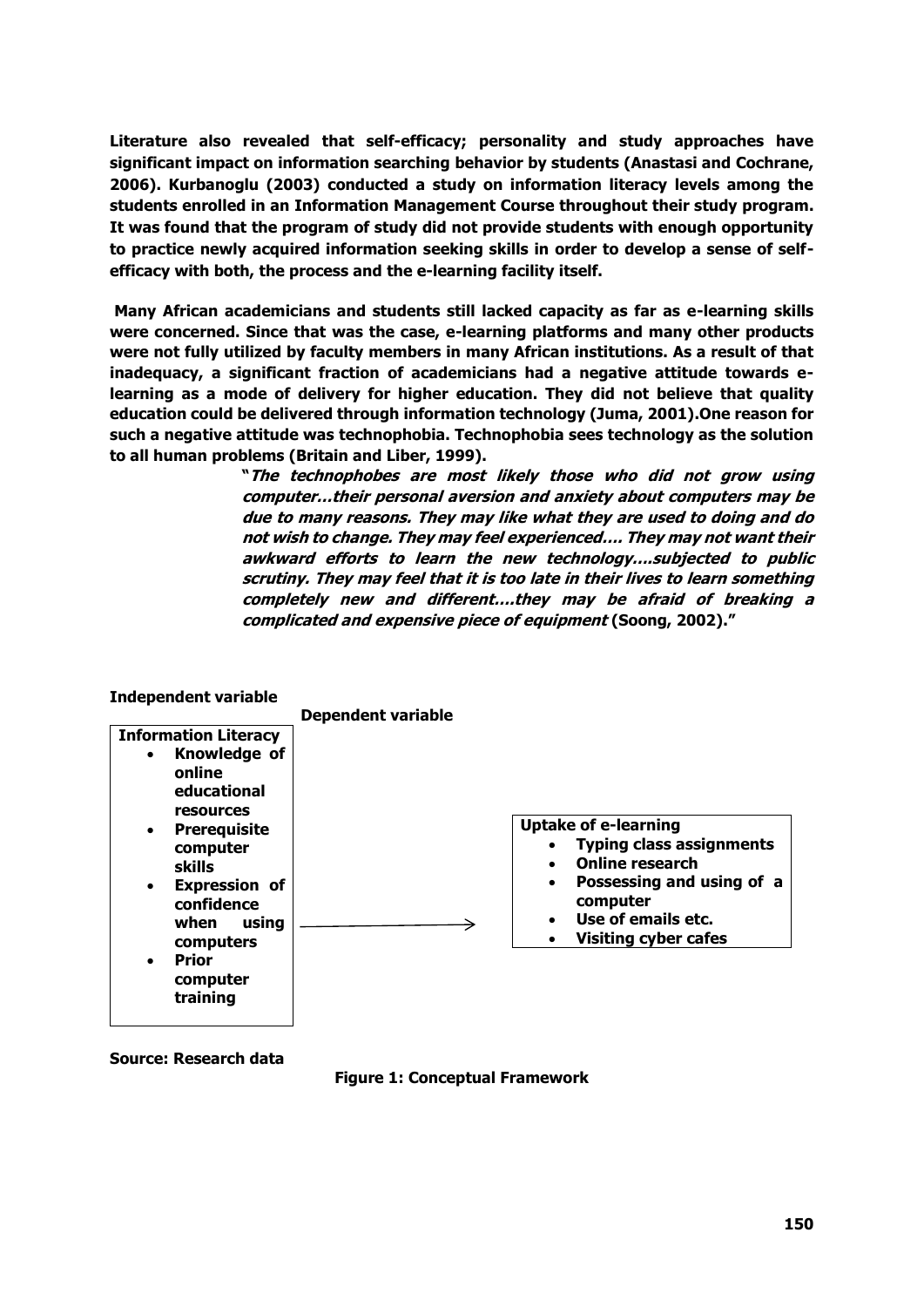#### **METHODOLOGY**

#### **Research Design**

**The design used in this study was a case study. Cross sectional survey was used. According to Tolmie, Muijs, and McAteer (2011 p.36), cross-sectional survey design is carried out at one point in time by individuals within selected group or cross-sections of the target population. Survey is also said to be an attempt to collect data from members of a population in order to determine the current status of that population with respect to one or more variables (Mugenda and Mugenda, 2003). The survey design is suitable because it is characterized by a systematic collection of data from members of a given population. Survey design was also appropriate because for this study because it described and reported the preparedness level of students under study with a higher degree of accuracy. This is because survey design is a systematic empirical enquiry in which the researcher does not have control over the independent variables because their manifestations have already occurred or simply they are inherently manipulate able. Oketch (2013) in her unpublished masters project at the University of Nairobi also observed that cross-sectional survey can successfully be used in social sciences to gather the required data for the research since it allows researchers to look at numerous variables such as age, education level, gender etc at once, takes place at a single point in time (Tolmie, Muijs and McAteer, 2011) and often used to look at the prevalence of something in a given population. Cross sectional survey in the context of this study can measure e-learning uptake in terms of institutional needs of educational services as they relate to program ( Creswell, 2012 p.378). As such, inferences about relationship among variables were made without direct intervention from variation of independent and dependent variables. The final part of the Bachelor of Education (Arts) of the University of Nairobi was therefore seen as a cross section and a representative of the External Degree Program of the University of Nairobi.**

#### **Target Population**

**Borg and Gall (1998), defined target population as all the number of real or hypothetical set of people, events of objects to which a researcher generalizes the results of the research study. According to Luck and Rubin (1993) as cited by Anyona (2009), two categories of respondents are necessary in research, and these are the informed specialists and the consumers or users. Based on such facts, the consumers of distance learning program for this particular research were the final year external degree students taking Bachelor of Education (Arts) by distance learning at the College of Education and External Studies of the University of Nairobi.** 

#### **Sample Size and Sampling Procedure**

**This section describes the procedure used in sampling and gives the sample size for the final group of Bachelor of Education (Arts) students from the External Degree Program of the University of Nairobi. To determine the sample size, both probability and nonprobability sampling techniques were used. Non probability sampling was used to pick part 6 from the rest of the parts (1, 2, 3, 4 and 5) making up the External Degree Program of the University of Nairobi. For an appropriate sample size of distance learners, a table provided by Krejcie and Morgan (1970) was used. The table gives the required the sample size for various population sizes. The total number of students for this (part 6) cohort was 500.This was inclusive of drop out cases. According to the table provided by Krejcie and Morgan (1970), the sample size for this study was 217 students. Since the population was not homogeneous, the researcher used simple random sampling. This involved random selection of the respondents provided they were members of the group under study (Weirsma, 1969).**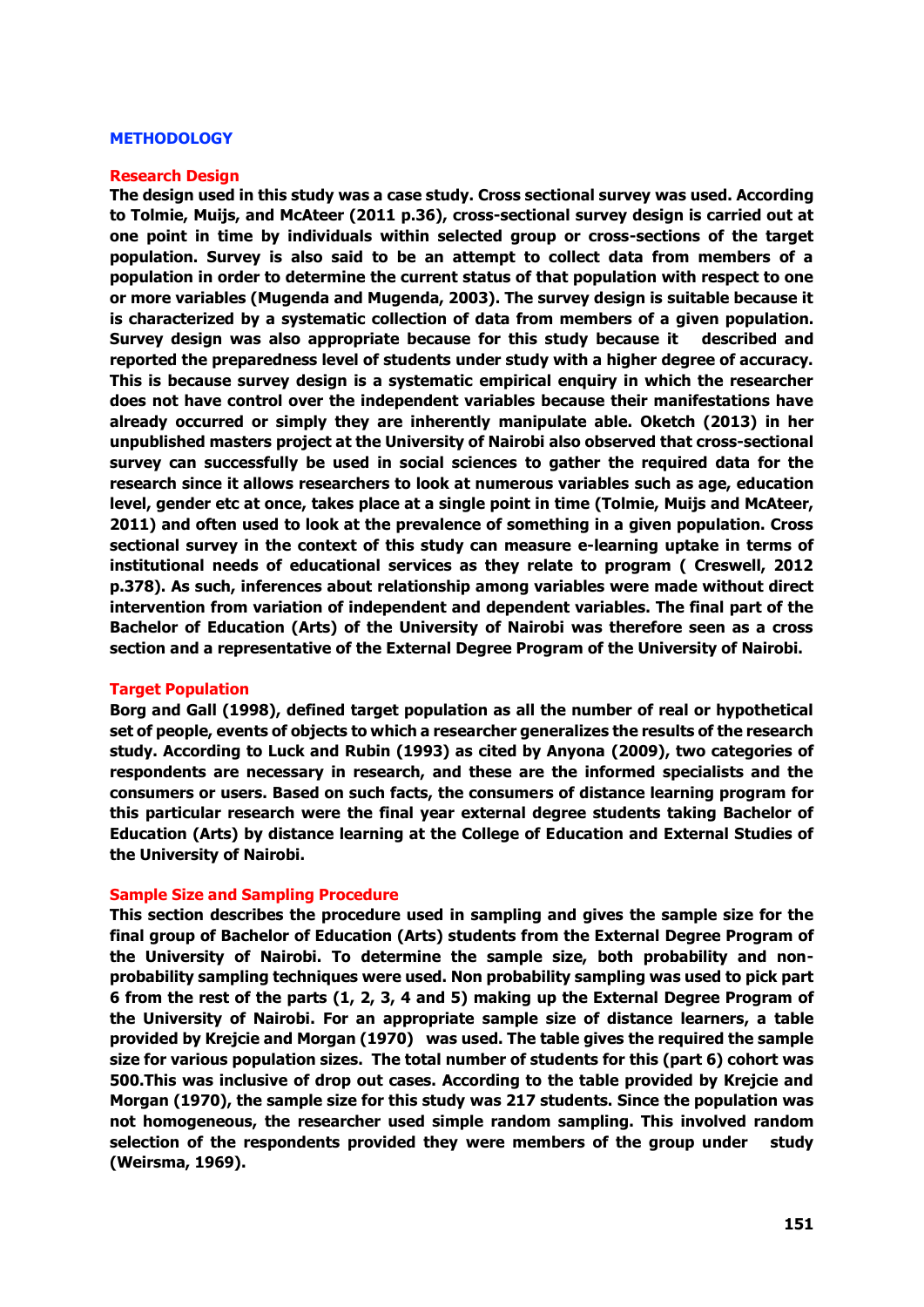| Table: 3                                             |                         |                            |                    |  |
|------------------------------------------------------|-------------------------|----------------------------|--------------------|--|
|                                                      | <b>Study population</b> |                            |                    |  |
| <b>Target Population</b><br><b>Distance learning</b> | Study population<br>500 | <b>Sampled Size</b><br>217 | Percentage<br>43.3 |  |
| students                                             |                         |                            |                    |  |

## **RESEARCH INSTRUMENTS**

**Since the research design is survey, the researcher used a questionnaire. A questionnaire is a data gathering instrument used when factual information is desired (Best and Khan, 2003). It was important for this study because the researcher administering the instrument had an opportunity to establish rapport, explain the purpose under study, and as well explain the meanings of items that were not clear. The researcher used a closed questionnaire for this research. The researcher administered questionnaires to 217 distance learning students. The questions asked were centered more on their feelings of students on their comfort with the use of technology especially computers for learning.** 

#### **Instrument Validity**

**According to Weirsma (1969), validity refers to the extent to which the instrument reflects the behaviour under study. It involves a systematic investigation of the instrument's items to determine whether or not they make up a representative sample of behavioral dimensions or traits to be measured. Content validity is a measure of degree to which data collected using a particular instrument represents a specific domain of indicators or content of a specific concept (Mugenda and Mugenda, 1999).The content validity was picked for use in this study as it was based on the results and comments of the pilot study.** 

#### **Instrument Reliability**

**Reliability of the instrument is the degree of consistency that the instrument demonstrates (Best, 1998:276). Weirsma (1966) says reliability means consistency of the measuring instrument. Rose and Stanley (1954), refer to reliability as the degree to which an instrument agrees with itself. An instrument is reliable when it can measure the variables accurately and consistently and obtain the same results under the same conditions over a period of time. According to Njagi (2013) in his PhD theses, a test must be valid in order for it to be reliable. For this research, a pilot study was conducted on some External B.Ed (Arts) students from other cohorts which were not under the study with the aim of indicating reliability on the questionnaire. The internal consistency of data was determined from scores obtained from single test that the researcher administered to indicate whether the questionnaires were reliable tools for this research.**

# **Data Collection Procedures**

**The administration of research data collection instrument was done by the researcher both at the pilot and main study. The main research instrument used for data collection was a questionnaire administered to students during their residential sessions. Upon the approval of the research instruments, the researcher obtained a research permit from the Ministry of Education, Science and Technology. The collected data were grouped and coded for data analysis.** 

#### **Data Analysis Techniques**

**The researcher used a number of statistical methods to analyze the collected data. These included quantitative techniques. The data was analyzed by each question asked. The researcher used frequencies, tables, percentages, mean score and total scores.**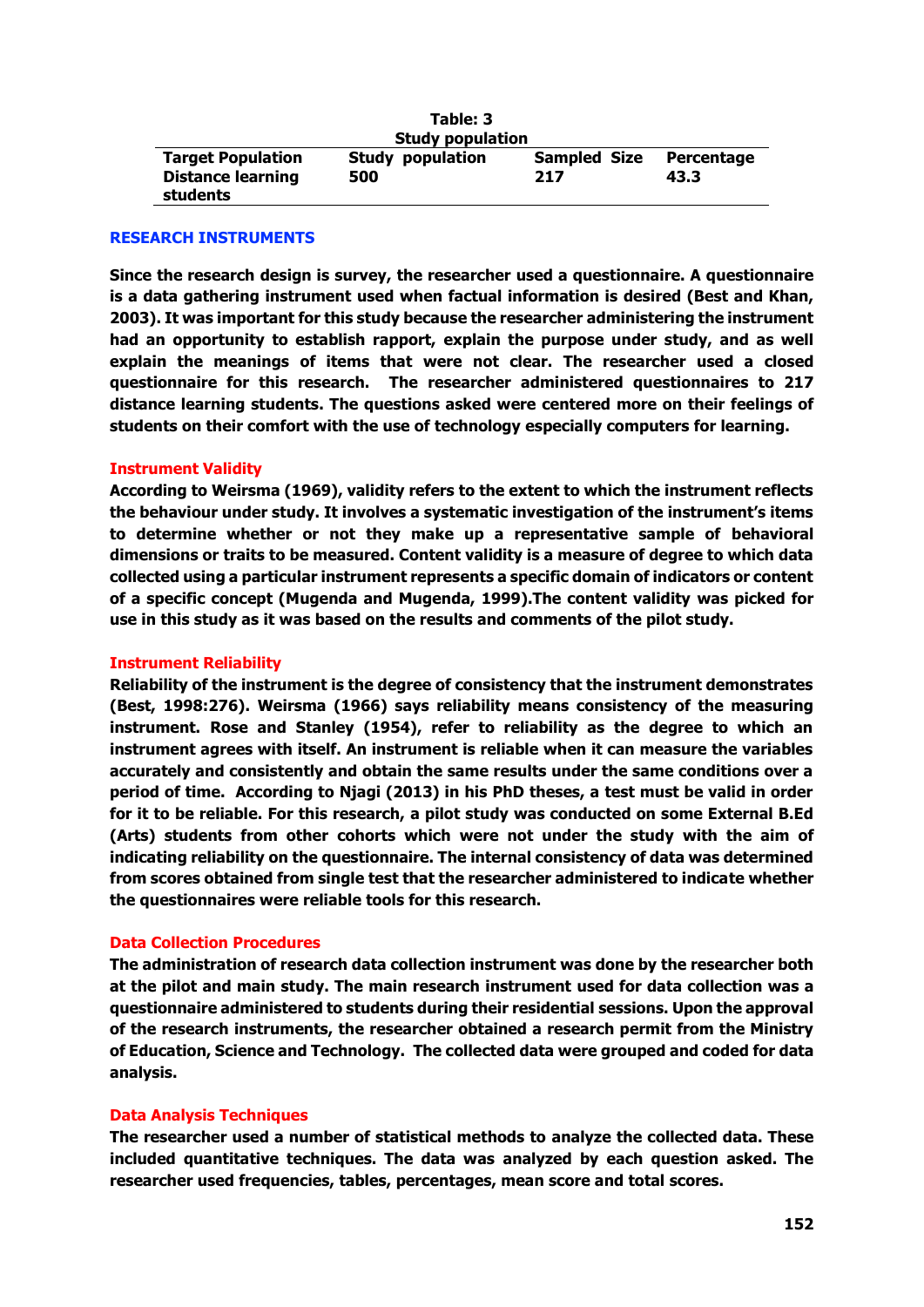# **Ethical Considerations**

**A research permit was obtained from the Ministry of Science and Technology. A copy of this permit was presented to the Dean, School of Continuing and Distance Education, University of Nairobi. All respondents were assured of confidentiality and security. Ethical issues were considered in all components of this research. Efforts were made to ensure there was no academic theft in this research. All sourced data and information were properly cited and referenced.**

# **DATA ANALYSIS AND INTERPRETATION OF FINDINGS**

## **Research Question 1: Can You Use the Internet to Gather Data?**

**Table: 4 Distribution of B.Ed (arts) students by work experience on their ability to use the internet to gather data**

| <b>Work experience</b> | <b>Sample size</b> | <b>Response</b> | <b>Frequency</b>        | <b>Percent</b> |
|------------------------|--------------------|-----------------|-------------------------|----------------|
| <b>Below one year</b>  | 0                  | Yes             | 0                       | 0.0            |
|                        |                    | No              | 0                       | 0.0            |
| $1 - 5$                | 6                  | Yes             | $\overline{\mathbf{2}}$ | 33.3           |
|                        |                    | <b>No</b>       | 4                       | 66.7           |
| $6 - 11$               | 38                 | <b>Yes</b>      | 19                      | 50.0           |
|                        |                    | <b>No</b>       | 19                      | 50.0           |
| $11 - 20$              | 57                 | <b>Yes</b>      | 10                      | 17.5           |
|                        |                    | <b>No</b>       | 47                      | 82.5           |
| $21 +$                 | 9                  | <b>Yes</b>      | $\overline{2}$          | 22.2           |
|                        |                    | No              | 7                       | 77.8           |
| Total                  | 110                |                 | 110                     |                |

**From the above table, no student was reported to have a work experience of less than one year. 6 students were reported to have worked for a period between 1 and 6 years. 2 (33.3%) students could use the internet to gather data. 4 (66.7%) students could not use the internet to gather data. 38 students had their work experience periods ranging from 6 to 10 years. Out of this, 19 (50.0%) students could use the internet to gather data. Another 19 (50.0%) students could also not use the internet to gather data. 57 students were within the work experience brackets of 11 and 20 years. It was observed that 10 (17.5%) students could use the internet to gather data. 47 (82.5%) students could not use the internet to gather data. 9 students were found to have worked for over 21 years. 2 (22.2%) students from this category could use the internet to gather data. 7 (77.8%) students could not gather the data using the internet.**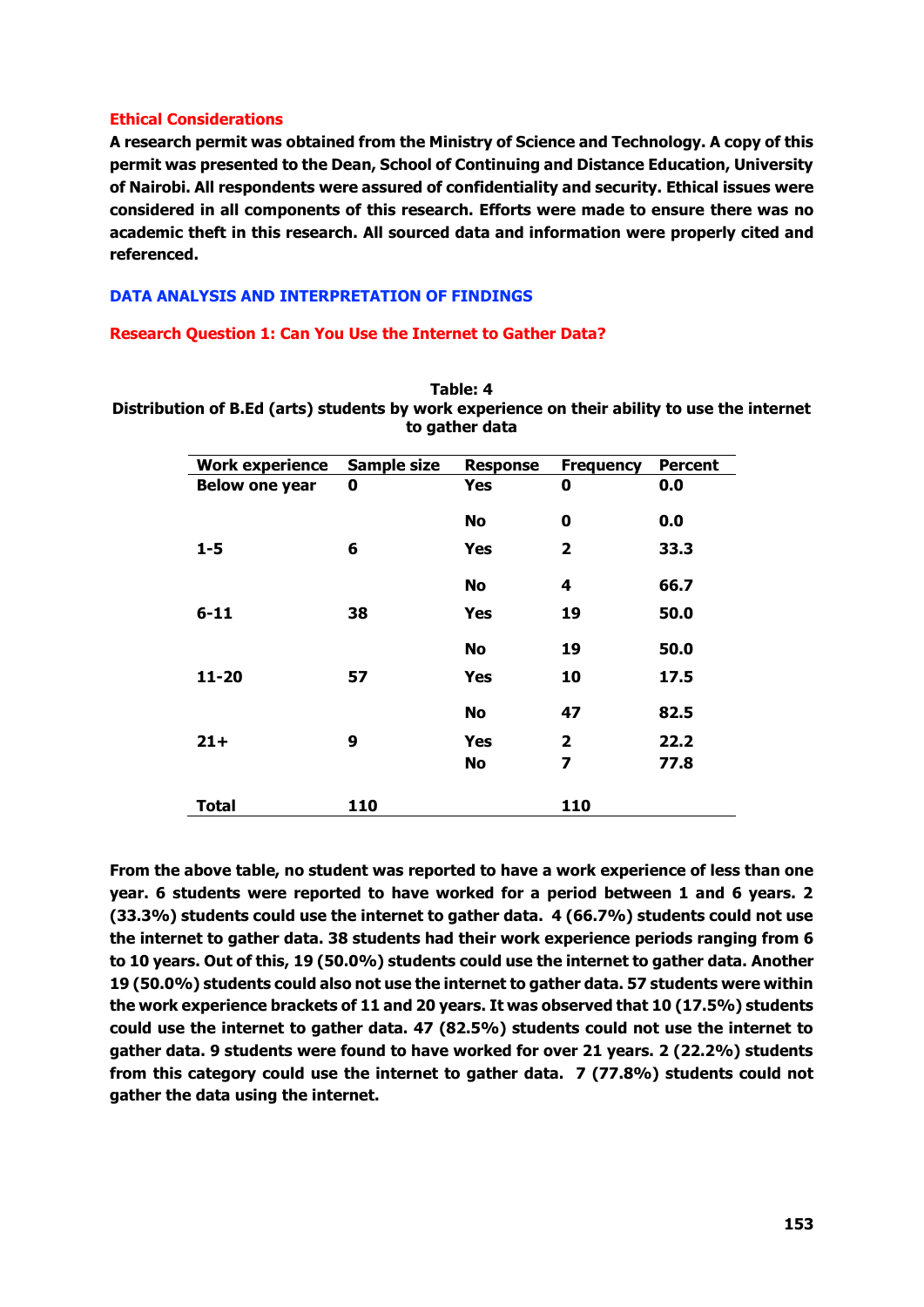## **Research Ouestion 2: Can You Troubleshoot Internet Problems?**

| Table: 5                                                                               |
|----------------------------------------------------------------------------------------|
| B.Ed (Arts) students' distribution by work experience on their ability to troubleshoot |
| internet problems                                                                      |

| <b>Work experience</b> | Sample size | <b>Response</b> | <b>Frequency</b>        | <b>Percent</b> |
|------------------------|-------------|-----------------|-------------------------|----------------|
| <b>Below one year</b>  | 0           | Yes             | 0                       | 0.0            |
|                        |             | No              | 0                       | 0.0            |
| $1 - 5$                | 6           | <b>Yes</b>      | 1                       | 16.7           |
|                        |             | <b>No</b>       | 5                       | 83.3           |
| $6 - 11$               | 38          | <b>Yes</b>      | $\overline{z}$          | 18.4           |
|                        |             | <b>No</b>       | 31                      | 81.6           |
| $11 - 20$              | 57          | <b>Yes</b>      | $\overline{\mathbf{2}}$ | 3.5            |
|                        |             | <b>No</b>       | 55                      | 96.5           |
| $21+$                  | 9           | <b>Yes</b>      | $\overline{2}$          | 22.2           |
|                        |             | <b>No</b>       | $\overline{z}$          | 77.8           |
| <b>Total</b>           | 110         |                 | 110                     |                |

**From the above table, no student had a work experience below one year. 6 students had a work experience period between 1 and 5 years. Only 1 (16.7%) student could troubleshoot the internet problems. 5 (83.3%) students could not troubleshoot internet problems.**

**38 students were reported to have a work experience period between 6 and 10 years. 7 (18.4%) students could troubleshoot internet problems. 31 (81.6%) students could not troubleshoot internet problems.** 

**57 students had worked for a period between 11 and 20 years. 2 (3.5%) students could troubleshoot internet problems. 55 (96.5%) students could not troubleshoot internet problems. 9 students had worked for over 21 years. 2 (22.2%) students could troubleshoot the internet problems. 7 (77.8%) students could not troubleshoot internet problem.**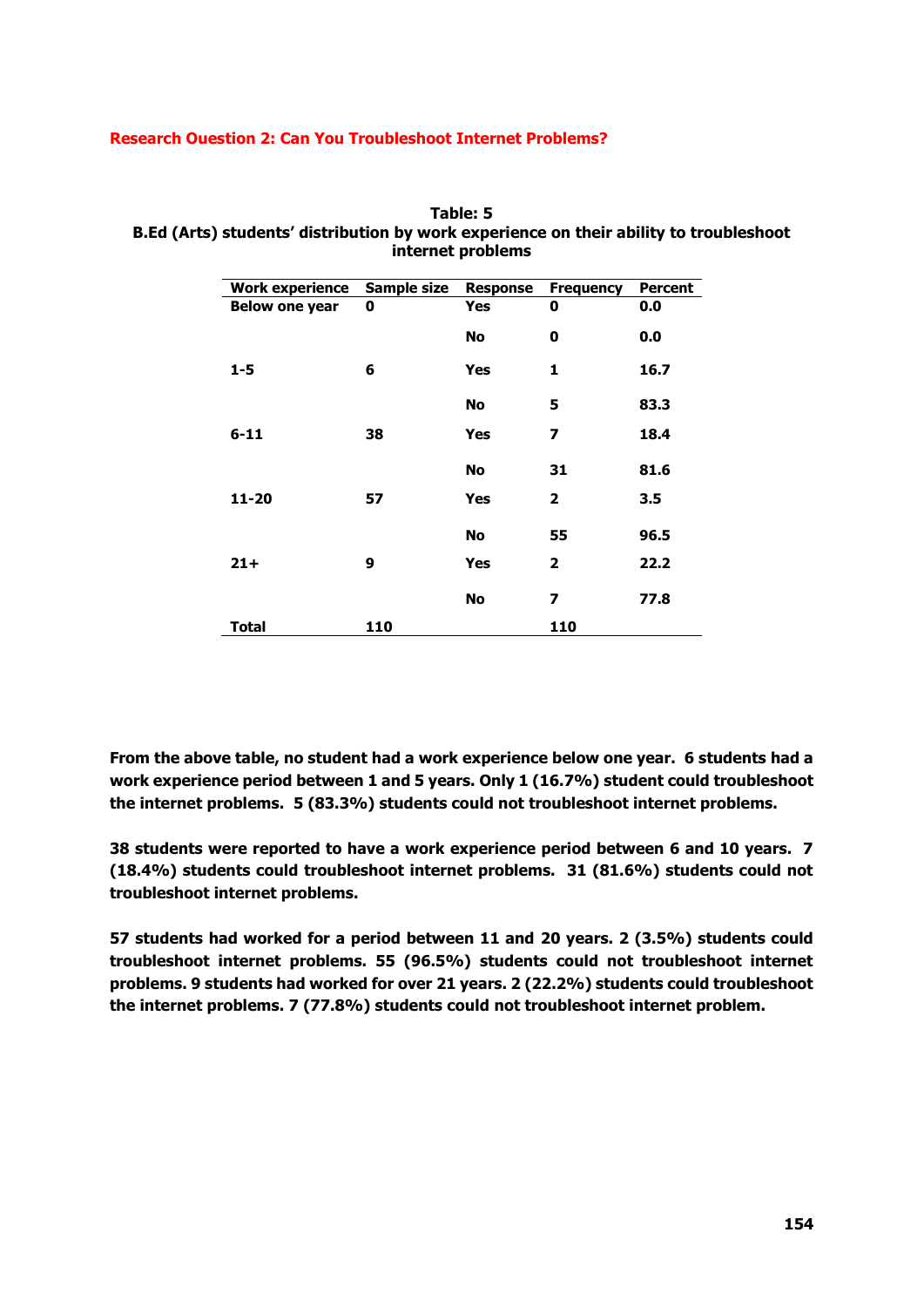## **Research Question 3: Do You Find Working with Computers Easy?**

| <b>Work experience</b> | <b>Sample size</b> | <b>Response</b> | <b>Frequency</b> | <b>Percent</b> |
|------------------------|--------------------|-----------------|------------------|----------------|
| <b>Below one year</b>  | 0                  | <b>Yes</b>      | $\bf{0}$         | 0.0            |
|                        |                    | <b>No</b>       | $\bf{0}$         | 0.0            |
| $1 - 5$                | 6                  | <b>Yes</b>      | $\overline{2}$   | 33.3           |
|                        |                    | <b>No</b>       | 4                | 66.7           |
| $6 - 11$               | 38                 | <b>Yes</b>      | 24               | 63.2           |
|                        |                    | No              | 14               | 36.2           |
| $11 - 20$              | 57                 | <b>Yes</b>      | 18               | 31.6           |
|                        |                    | <b>No</b>       | 39               | 68.4           |
| $21+$                  | 9                  | <b>Yes</b>      | 6                | 66.7           |
|                        |                    | <b>No</b>       | 3                | 33.3           |
| <b>Total</b>           | 110                |                 | 110              |                |

**Table: 6 B.Ed (Arts) students' responses by work experience on their ability to work with computers easily**

**In the above table, no student had worked for a period less than one year. 6 students had worked for a period between 1 and 5 years. 2 (33.3%) found working with computers easy. 4 (66.7%) found working with computers difficult. 38 students had a work experience period between 6 and 10 years. 24 (63.2%) students found working with computers easy. 14 (36.8%) students found working with computers difficult.** 

**57 students had worked for a period between 11 and 20 years. 18 (31.6%) students found it easy to work with computers. 39 (68.4%) could not find it easy to work with computers. 9 students had worked for over 21 years. 6 (66.7%) students could work with computers easily. 3 (33.3%) students found working with computes to be difficult.** 

# **CONCLUSION**

**On the ability to gather information from the internet based on research question 1, majority of students lacked the skills to gather data from the internet hence no relationship was found between work experience and the students' ability to gather data from internet. It was also concluded that across the work experience, it was observed that majority of the students from all categories of work experience brackets could not troubleshoot internet problems. Hence, no relationship existed between work experience and ability to troubleshoot internet problems. Lastly, the research findings revealed that the majority of students with the working experience of over 21 years had a higher percentage (66.7%) of ability to work with computers easily. This in essence meant that technology adoption was a new phenomenon in Kenya and was more embraced by the younger generation compared to older generation. Among the three areas of technology readiness, troubleshooting remained to be a major barrier for students who were working with computers. In short, before the adoption of any distance learning program in any institution of learning, a consideration of technological readiness of the students should be taken into account.**

**Author's Note: This is a part of improved Master Project.**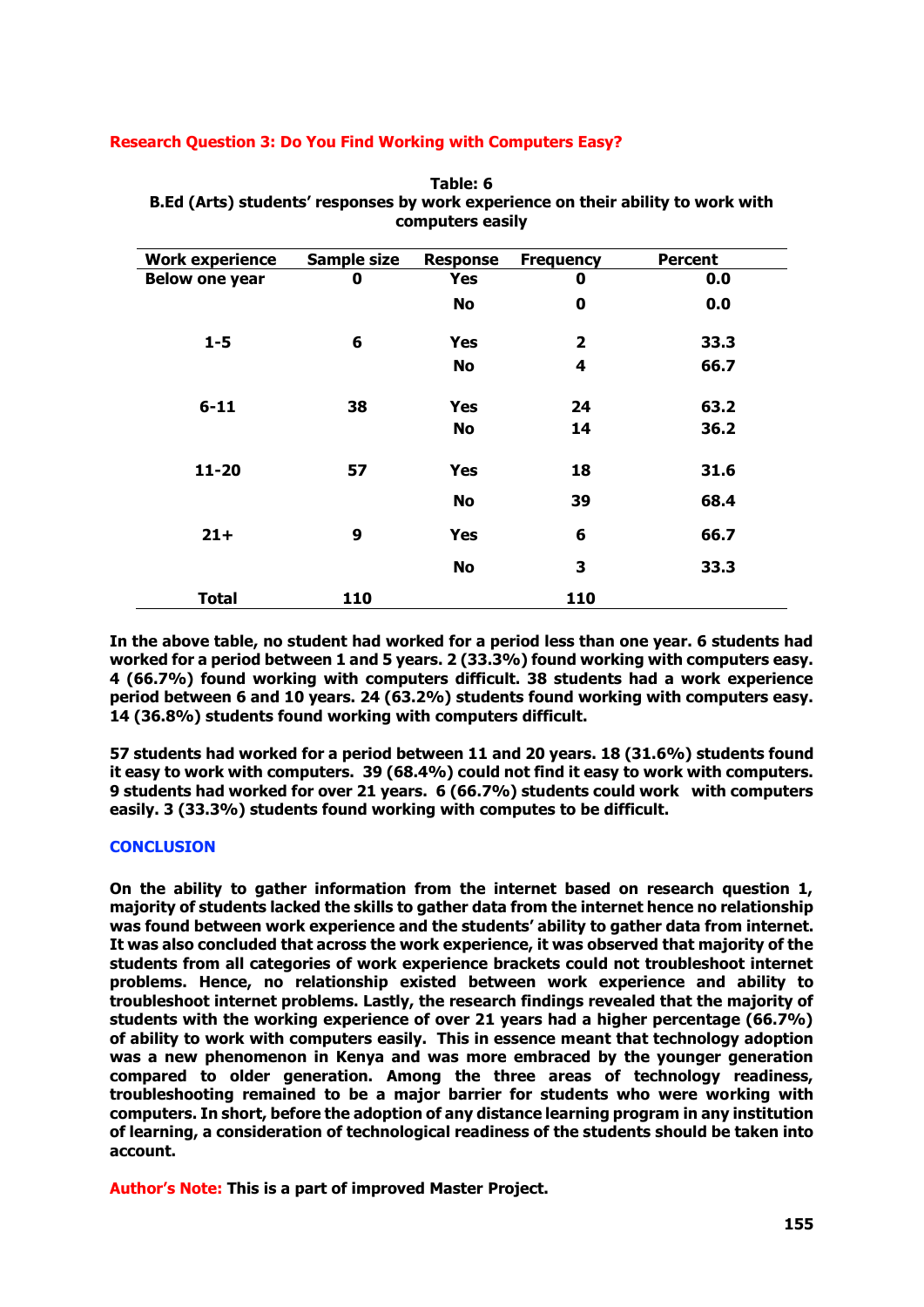## **BIODATA and CONTACT ADDRESSES of the AUTHOR**



**Ouma OMITO is a PhD student of Educational Communication and Technology at Rongo University College in Kenya. He is currently writing a PhD thesis entitled 'Readiness for the uptake of laptop computers in selected public primary schools in Homa Bay County, Kenya. He holds a distinction master degree in Distance Education from the University of Nairobi which he did on scholarship from the University of Nairobi. Currently he is serving as a school teacher and part-time lecturer of education at Rongo University College.**

**Mr. Ouma OMITO P.O. Box 646-40300, Homa Bay, Kenya. GSM: +254722106659. e-Mail: [oumaomito@yahoo.com](mailto:oumaomito@yahoo.com)**

# **REFERENCES**

- **ACSA Literature Review. (2008). Putting Learning Back into E-learning. Survey of Good Practice in E-learning. Australia: Aged and Community Services.**
- **Amando C. O. (2014). Predicting International Critical Success Factors in e-learning: A comparison of four universities from China, Mexico, Spain and USA. Doctoral Theses. University of Catalunya.**
- **Anastasi, J. & Cochrane S. (2006). Networked Learning. Australia: Central Queensland University.**
- **Anyona, J. K. (2009). PhD Theses. The status and challenges of open and distance learning in kenya's public universities. Kenyatta University, Kenya.**
- **Best, J. W & Khan, V. J. (1998). Research in Education. Boston: Ally al Bacon.**
- **Britain, S. & Liber, O. (1999). A Framework for Pedagogical Evaluation of virtual learning environments. Bangor: University of Wales. [http://www.leads.ac.uk](http://www.leads.ac.uk/)**
- **Borg, W. R & Gall, M. D. (1998). Educational Research: An introduction, (4th ed.). NewYork: Longman Publishers.**
- **Callinan, J. E (2005) Information-seeking behaviour of undergraduate biology students, LibraryReview, 54, 2,86-99.**
- **Creswell, J. W. (2012). Educational Research. Planning, Conducting, Evaluating Qualitative and Quantitative Research, (4th ed.).University of Nebraska-Lincoln**
- **Juma, M. (2001). The Establishment of a Higher Education Open and Distance Learning Knowledge Base for Decision Makers in Kenya, [http://www.UNESCO.org/](http://www.unesco.org/%20education/studyingabroad/highlight/od/kb/kenya.doc)  [education/studyingabroad/highlight/od/kb/kenya.doc](http://www.unesco.org/%20education/studyingabroad/highlight/od/kb/kenya.doc)**
- **Keegan, D. (1996). Foundations of Distance Education. 3 rd Ed. New York: Routledge.**
- **KIM, (2009). Fundamentals of Research Methods. KIM Management Training Series. Macmillan Kenya Publishers. Nairobi.**
- **Kurbanoglu, S. S. (2003) Self-efficacy: a concept closely linked to information literacy and lifelong learning, Journal of Documentation, 59, 5, 35-646.**